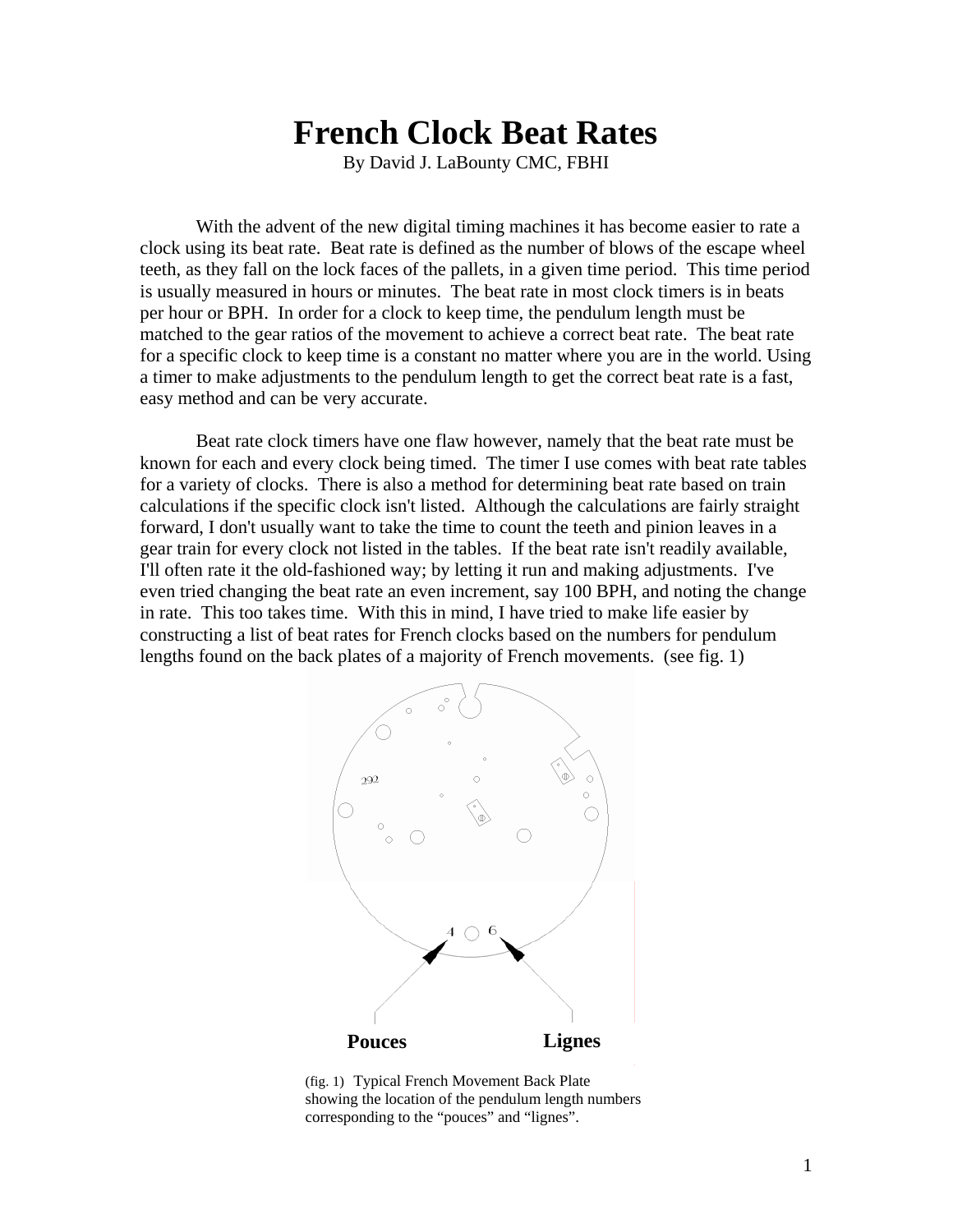Several items must be taken into account when compiling a table of this nature. First is the problem of determining the values of the numbers originally used in calculating the pendulum lengths. The French used "pouce", the French word meaning "inch", and "ligne", meaning "line", as units of measurement for their pendulum lengths with a pouce being divided into 12 lignes. Therefore, if one ligne is added to a pendulum length of 4 pouces,11 lignes the result is 5 pouces, not 4,12. These units have an integral part in the history of France's conversion to the metric system and some of the difficulty in finding the original values is due to this conversion. If the values the French used to determine pendulum length are not used in determining the beat rates, the rates will be inaccurate and defeat the purpose of the table. It is important, therefore, to use the late 1800's pouce and ligne values in determining the beat rate for a late 1800's clock.

 Prior to the French Revolution (1789 - 1799), the pouce and ligne were accepted units of measurement with the value of a pouce in millimeters being 27.07 mm and a ligne, 2.256 mm. However, during this time, the scientific community was trying to establish a new decimal or "metric" system to replace the cumbersome one using pouce and ligne. The political unrest at the time gave them an uphill battle, and in 1800 a decree was made to use the new metric system with the old French names to help it gain acceptance. This turned out to be unpopular and for twelve years two "metric" systems were in use: one with pouce and ligne to represent metric units and one with units of meter and centimeter. Then in 1812, Napoleon established the "systeme usuelle" which modified the metric weights and measures to bring them more in line with the pre-Revolution units. This changed the value of a pouce from 27.07 mm to 27.75 mm and a ligne from 2.256 mm to 2.31 mm. Finally, in 1840, the "usuelle" system was repealed in favor of the scientist's first metric system and France declared the decimal metric system to be the only legal one. Anyone who ignored this law was subject to stiff penalties.<sup>1</sup> This system is the same one used today in many countries of the world and the scientific community as a whole. France is the center of the metric or International System (SI) of weights and measures and maintains the standards for the world. So, why did French clockmakers stamp the numbers for pouces and lignes instead of centimeters and millimeters on the back plates of their movements after 1840? Perhaps it was a little leftover rebellion, stubbornness, or more likely, tradition.

 Variations in acceleration due to gravity (*g*) also play a role in determining the length of a pendulum, and it is important to understand how that relates to beat rate. The variation in *g* is greatest when traveling in a North-South direction rather than in an East-West. 65% of the variation when traveling North-South is due to the rotational affect of the earth. This will have the effect of counteracting *g*. 35% is due to the Equatorial Bulge which changes your distance from the center of the earth<sup>2</sup> (see table 1). Other affects on *g* are changes in altitude (see table 2), and local variations due to the Earth's non-uniform surface density. As you move about the earth, *g* increases or decreases. This means that a pendulum will have to be lengthened or shortened in order to obtain a correct beat rate. It is for this reason that we must consider what the French used as the value for the acceleration due to gravity  $(g)$ . Was it the value of  $g$  in London, Paris, the equator, the poles, or somewhere else? We must assume that the numbers stamped on the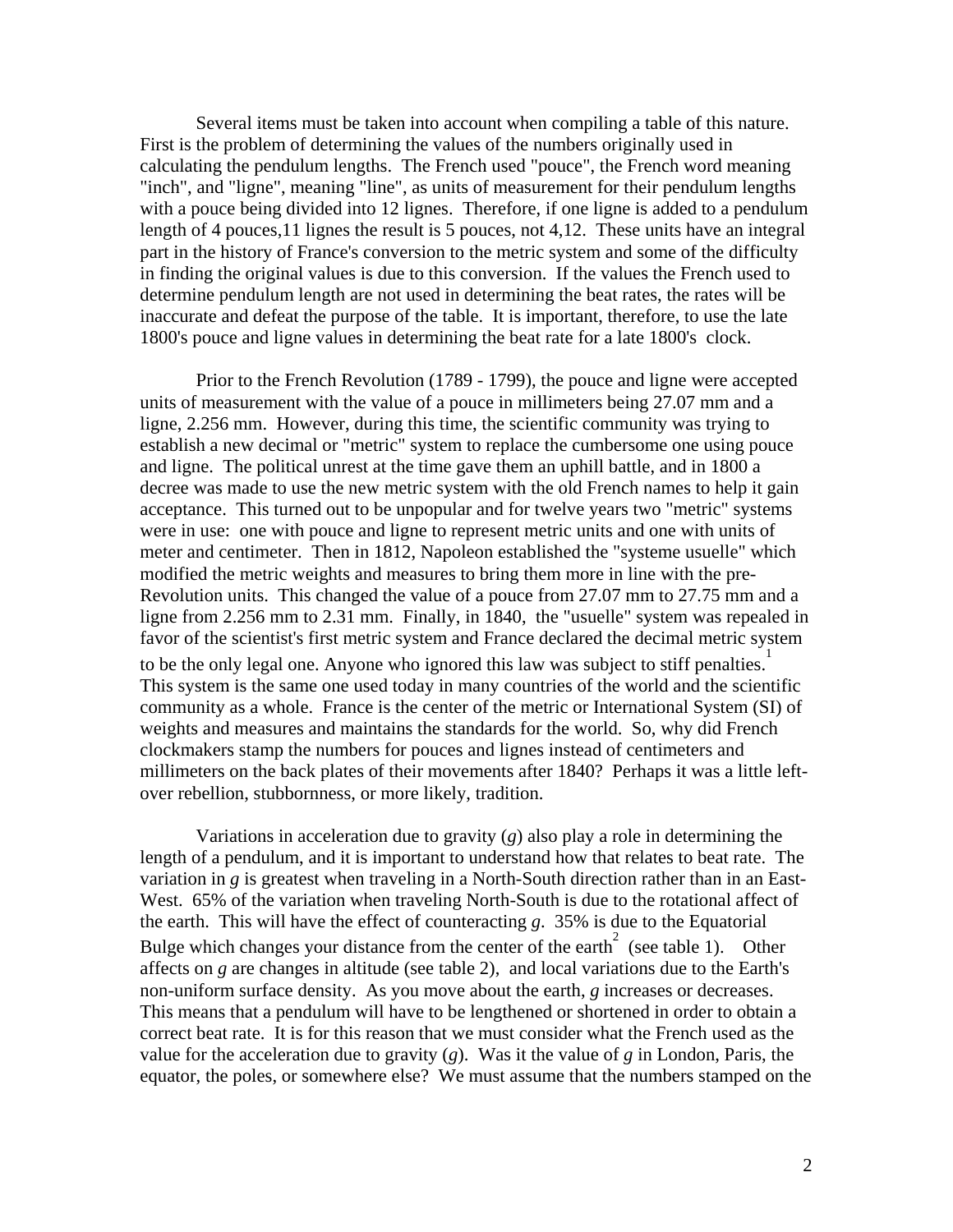back plate represent a specific measurable length, and that the length was calculated using known equations which rely on the value of *g*.

|                  | Table 1--The different values of g over various latitudes. <sup>3</sup> |               | Table 2--The different values of g over various altitudes. |          |  |
|------------------|-------------------------------------------------------------------------|---------------|------------------------------------------------------------|----------|--|
|                  |                                                                         | Pendulum      | Altitude at                                                |          |  |
| Latitude         | g (circa 1916)                                                          | Length $(PL)$ | 45 deg. latitude<br>g (circa 1982)                         | (PL)     |  |
| $0$ deg          | $385.034$ "/s <sup>2</sup>                                              | 39.0121"      | $386.063$ "/s <sup>2</sup><br>$0.000$ miles                | 39.1164" |  |
| $10$ deg         | 385.099 "/s <sup>2</sup>                                                | 39.0184"      | $385.945$ "/s <sup>2</sup><br>$0.621$ miles                | 39.1044" |  |
| $20$ deg         | $385.274$ "/s <sup>2</sup>                                              | 39.0365"      | $385.591$ "/s <sup>2</sup><br>$2.486$ miles                | 39.0685" |  |
| $30$ deg         | $385.548$ "/s <sup>2</sup>                                              | 39.0642"      | $385.118$ "/s <sup>2</sup><br>$4.971$ miles                | 39.0206" |  |
| $40$ deg         | 385.884 "/s <sup>2</sup>                                                | 39.0982"      | $384.134$ "/s <sup>2</sup><br>$9.942$ miles                | 38.9209" |  |
| $50$ deg         | $386.240$ "/s <sup>2</sup>                                              | 39.1344"      | $382.283$ "/s <sup>2</sup><br>19.884 miles                 | 38.7334" |  |
| $60$ deg         | $386.576$ "/s <sup>2</sup>                                              | 39.1683"      | $377.953$ "/s <sup>2</sup><br>62.137 miles                 | 38.2946" |  |
| $70$ deg         | $386.850$ "/s <sup>2</sup>                                              | 39.1960"      | $335.827$ "/s <sup>2</sup><br>310.686 miles                | 34.0264" |  |
| $80 \text{ deg}$ | $387.028$ "/s <sup>2</sup>                                              | 39.2141"      | (altitude of a satellite)                                  |          |  |
| 90 deg (poles)   | $387.090$ "/s <sup>2</sup>                                              | 39.2204"      | $291.732$ "/s <sup>2</sup><br>621.321 miles                | 29.5587" |  |

So, what does the value of *g* have to do with determining beat rate?

The value for acceleration due to gravity (*g*) is derived from Newton's second law of motion:

### $F = ma$

where:  $F =$  force,  $m =$  mass, and  $a =$  acceleration

Let acceleration (a) equal acceleration due to gravity (*g*).  $a = g$ .

Then  $F = ma$  becomes:

#### $F = mg$

Now consider Newton's law of gravitation:

$$
F = G \frac{m_1 m_2}{r^2}
$$

Where:  $F =$  force between two particles having mass,  $m<sub>1</sub>$  = mass of particle 1,  $m<sub>2</sub>$  = mass of particle 2,  $r$  = distance between the two particles, and

> $G =$  universal gravitational constant = 6.6726 x 10<sup>-11</sup> m<sup>3</sup>/kg s<sup>2</sup> (the above value for this constant was adopted in 1982 and first accurately measured by Lord Cavendish in 1798)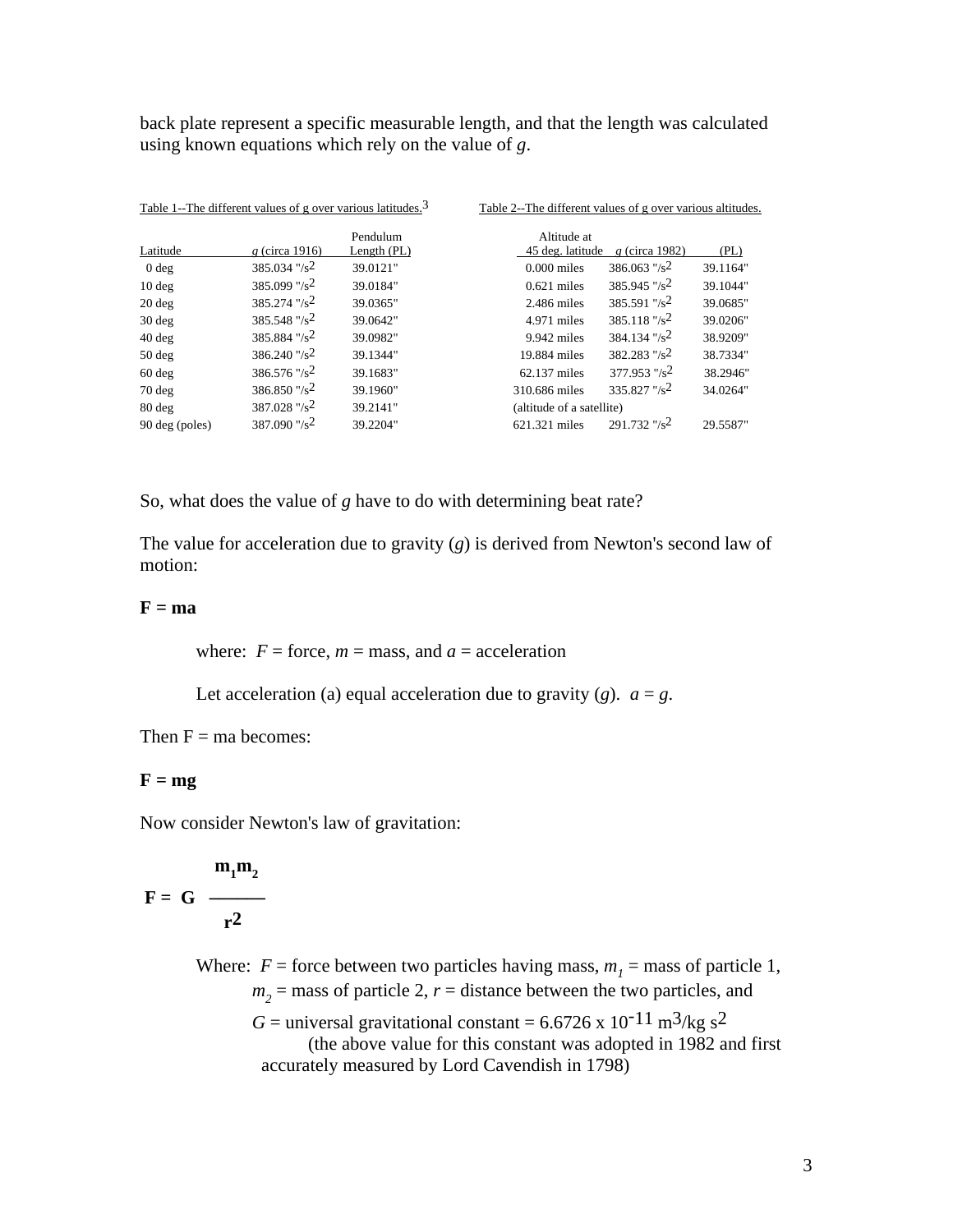Letting  $m_1$  be the mass of our pendulum (m),  $m_2$  be the mass of the earth (M<sub>e</sub>), and *r* the radius of the earth  $(R_e)$ , we get:

$$
F = G \frac{mM_e}{R_e^2} = m \frac{GM_e}{R_e^2}
$$

Therefore, from Newton's second law of motion  $F = mg$ , we see from the above equation:

 **GMe** which is not a constant and varies with location. (see table  $1 \& 2$ )  $R_e^2$ 

Where:

$$
G = 6.6726 \times 10^{-11} \text{ m}^3/\text{kg s}^2
$$
  
M<sub>e</sub> = 5.97 \cdot 10<sup>24</sup> kg or 6.6 \cdot 10<sup>21</sup> tons  
R<sub>e</sub> = 6.37 \cdot 10<sup>6</sup> m or 2.09 \cdot 10<sup>7</sup> ft  
(1982 values)

In physics, the period of oscillation of a simple pendulum (T) is equal to two times pi  $(\pi)$ , times the square root of the pendulum length (PL), divided by the acceleration due to gravity (*g*).

## - 1990 - 1990 - 1990 - 1990 - 1990 - 1990 - 1990 - 1990 - 1990 - 1990 - 1990 - 1990 - 1990 - 1990 - 1990 - 199<br>1991 - 1992 - 1992 - 1992 - 1992 - 1992 - 1992 - 1992 - 1992 - 1992 - 1992 - 1992 - 1992 - 1992 - 1992 - 1992<br>1  $T = 2\pi \sqrt{PL/g}$

Here, "period of oscillation" of a simple pendulum is taken as the time for the *total* angular travel of the pendulum. (see fig. 2)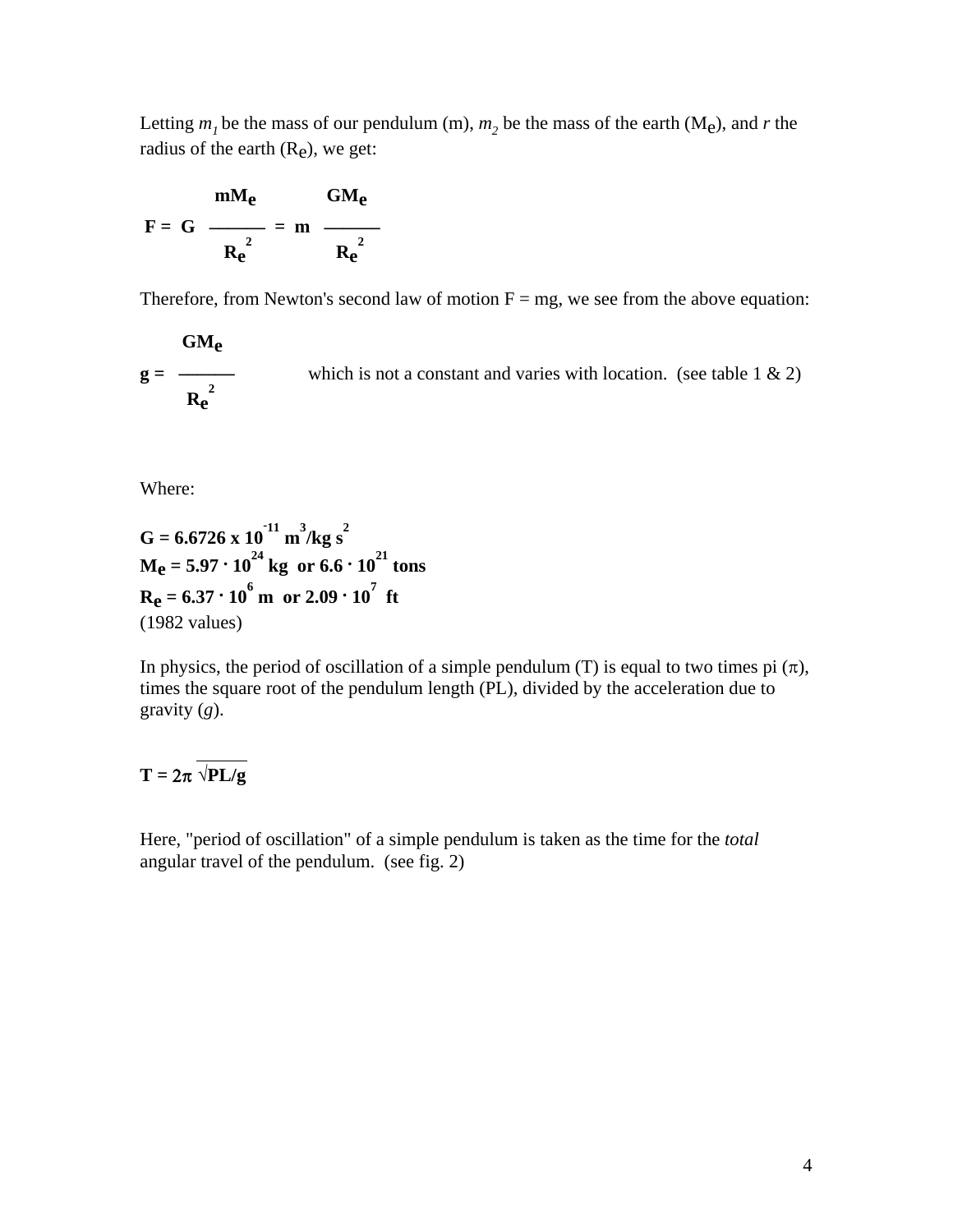

oscillation or the time it takes the pendulum to travel the arc AB or BC.

This would mean that one beat is half of the period of oscillation since an escape wheel tooth receives a blow twice in each period of oscillation. To make matters more confusing, this half-period is also widely used as T. For clarity, I will use  $T_{1/2}$ . Then we have: and the company of the company of the company of the company of the company of the company of the company of the company of the company of the company of the company of the company of the company of the company of the comp

$$
T_{1/2} = \pi \sqrt{PL/g}
$$

If we let  $T_{1/2} = 1$  sec. per beat and  $g = local acceleration$  due to gravity, the length of a seconds pendulum can be determined at our location. (see table 3)

### **1** sec/beat =  $\pi \sqrt{PL/g}$

Inverting we get beats per second (BPS):  $-$  -  $-$ 

 $60 \cdot \sqrt{g}$ **1 BPS =**  $\frac{}{\pi \sqrt{PL}}$  **or 1 BPM =**  $\pi \sqrt{\text{PL}}$ 

Squaring both sides gives:

$$
1 \text{ BPM}^2 = \frac{3600 \cdot \text{g}}{\pi^2 \cdot \text{PL}}
$$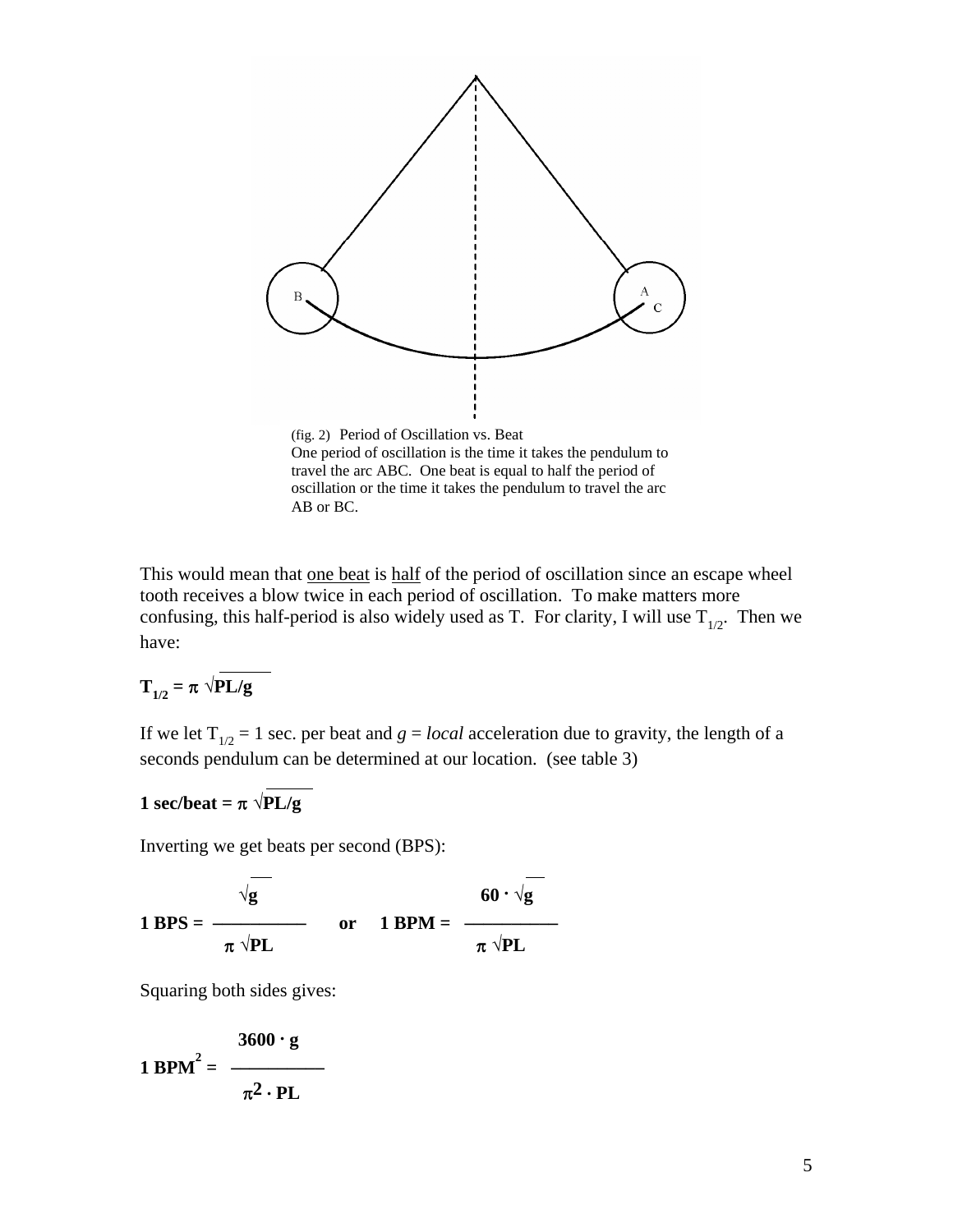$3600 \cdot g$ Now, let the pendulum constant  $P_C =$ π  $\pi^2$ Then:  **Pc Pc 1 BPM<sup>2</sup> =**  $\frac{1000 \text{ eV}}{1000 \text{ eV}} = 1000 \text{ eV}$ **PL** BPM<sup>2</sup>

Which is dependent on location because  $P_c$  is dependent on *g*.

Converting to BPH:

$$
1 \text{ BPH}^2 = \frac{3600 \cdot P_C}{PL}
$$

And finally:  **\_\_\_\_\_\_\_\_\_\_\_\_-**

$$
1 \text{ BPH} = \sqrt{(3600 \cdot P_{\text{C}}/PL)}
$$

| PL ("   | $\sim$ | $\frac{m}{\text{sec}2}$ | $g$ (m/sec <sup>2</sup> ) |
|---------|--------|-------------------------|---------------------------|
| 39      | 140400 | 384.9146                | 9.7768                    |
| 39.1012 | 140764 | 385.9125                | 9.8022                    |
| 39.13   | 140868 | 386.1976                | 9.8094                    |
| 39.14   | 140904 | 386.2963                | 9.8119                    |
| 39.20   | 141120 | 386.8885                | 9.8270                    |
| 39.206  | 141142 | 386.9488                | 9.8285                    |
|         |        |                         |                           |

Table 3--PL values for a seconds pendulum.<sup>4</sup>

We can derive a beat rate from the equation based on pendulum length and local pendulum constant, provided the numbers used for PL and Pc are accurate.

 Table 4, which is a list of beat rates based on the numbers found on the rear plates of a majority of French movements, was compiled with this equation. I have endeavored to use historical values to keep the beat rates as accurate as possible. The numbers are as follows: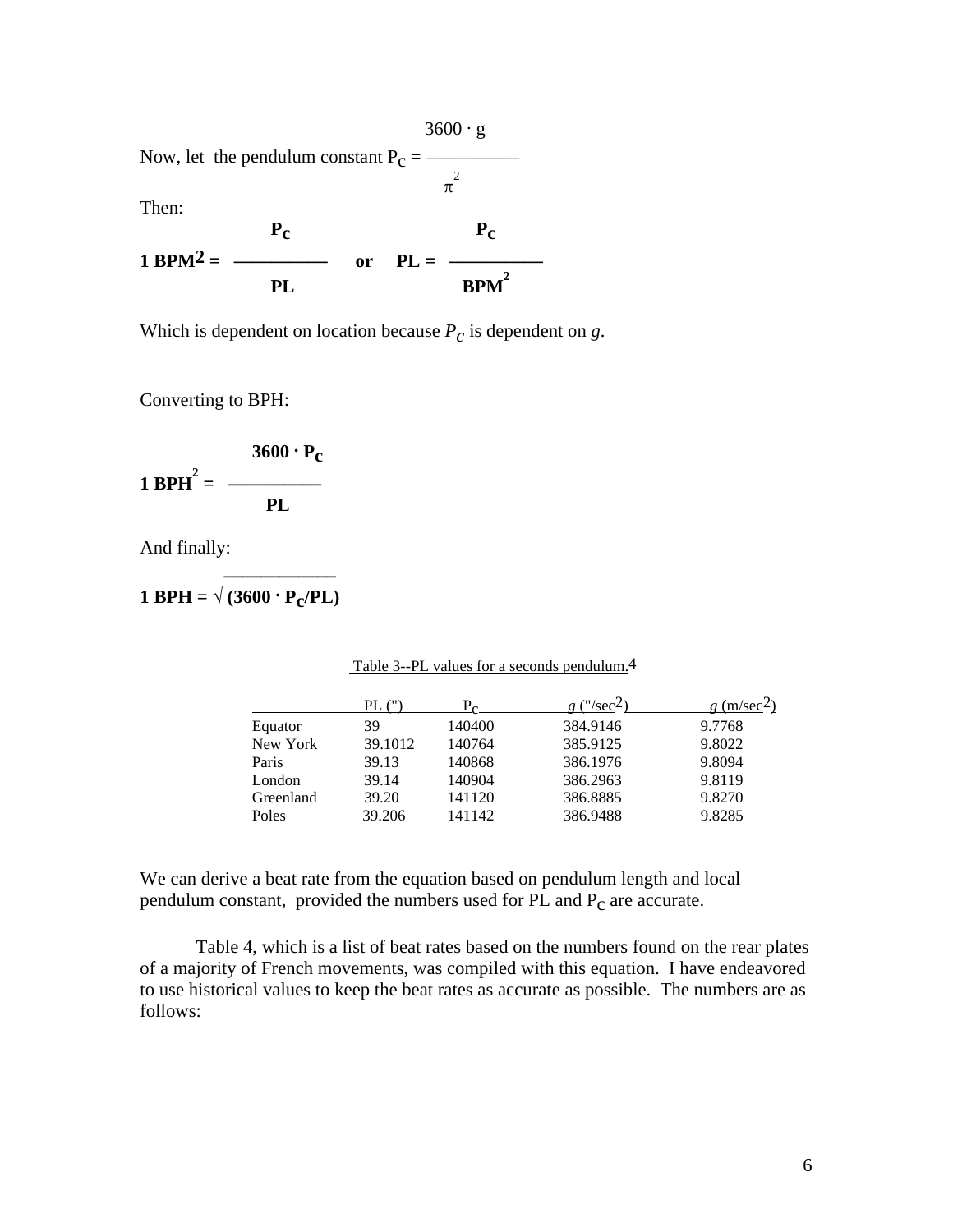1 pouce = 27.06996 mm (late 1800's value<sup>1</sup>)  $1$  ligne = 2.25583 mm (late 1800's value)  $P_c = 140904$  (1905 value for London<sup>4</sup>)

I chose the pendulum constant  $(P_c)$  for London because the beat rates generated using this constant come closer to the actual rates than the  $P_c$  for Paris. It is highly probable that the French manufacturers used the  $P_c$  for London since England was setting the standards at the turn of the century. Even today, the world over, we use standards set in England; eg. the use of Greenwich Mean Time, Standard Time, and Universal Time.

 The pendulum length for these calculations was found by multiplying the left of the two digits on the back plate by the "pouce factor" and adding that to the result found when the right digit was multiplied by the "ligne factor". This result is in millimeters and must be converted to inches before computing the beat rate. It should be assumed that a single number refers to the pouce on a plate having only one number for pendulum length and that the lignes would equal zero.





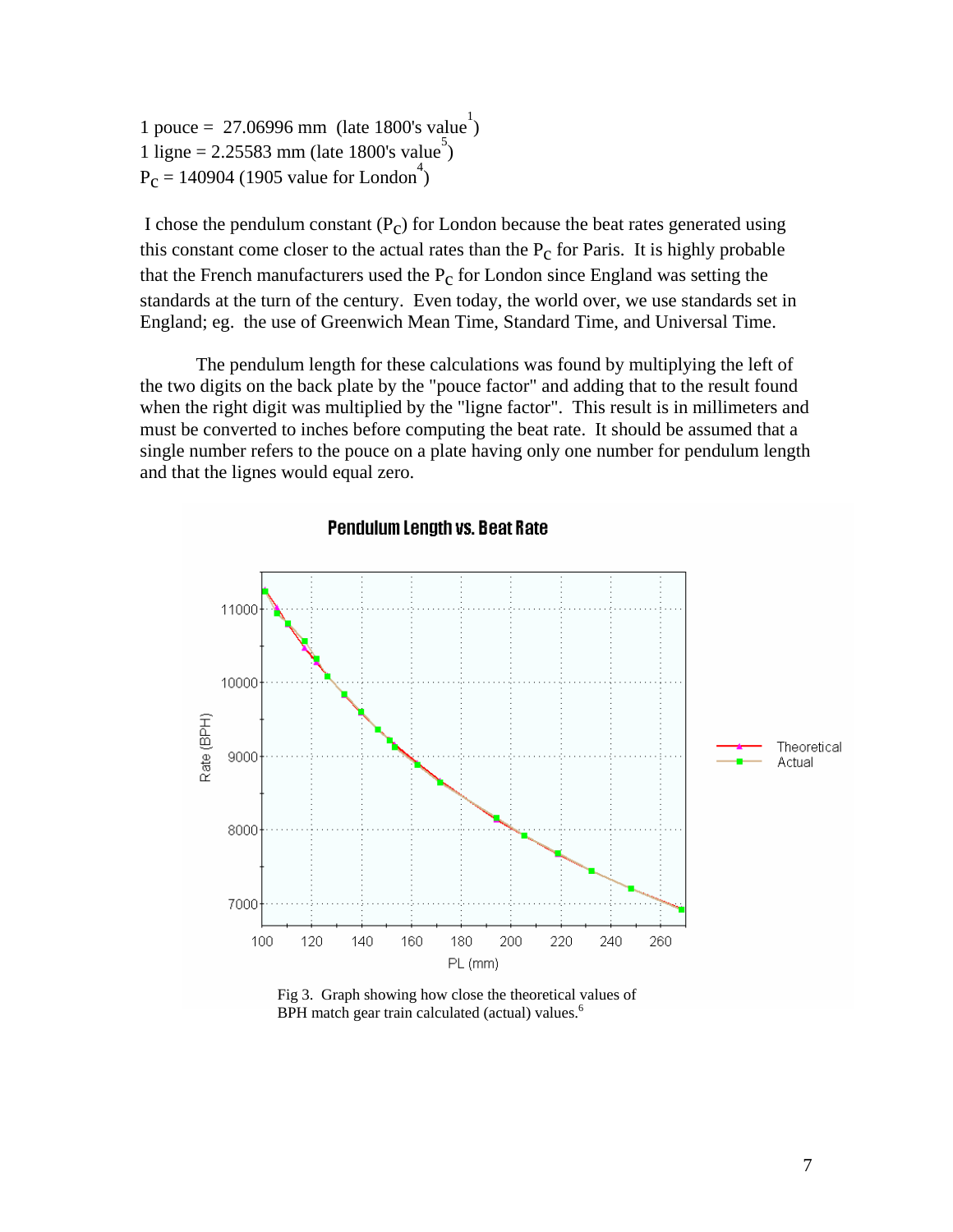The equation is as follows:

 $N_p \cdot 27.06996$  mm +  $N_L \cdot 2.25583$  mm

**PL" = \_\_\_\_\_\_\_\_\_\_\_\_\_\_\_\_\_\_\_\_\_\_\_\_\_\_\_\_\_\_\_\_\_\_\_**

 **25.4 mm/"** 

Where:  $PL'' =$  pendulum length in inches  $N_p$  = the number of pouces.  $N<sub>L</sub>$  = the number of lignes. (see fig.  $1$ )

 Several French clock train counts have been used as models in determining the accuracy of the beat rate table. Using the above equation to calculate BPH will generate a curve that gradually diverges from the actual beat rate function and a closer result will be found using an equation that has been corrected for the drift. (see fig. 3.)

The final, corrected equation is as follows:

1 BPH = 0.994078 \* 
$$
\sqrt{3600 \cdot P_C}
$$
 \*  $\left(\frac{N_P \cdot 27.06996 \text{ mm} + N_L \cdot 2.25583 \text{ mm}}{25.4 \text{ mm}''}\right)^{-0.5}$ 

 This equation will produce a result which proves to be with in 1% of a gear train calculated result. A 1% error in BPH is roughly a 15 minute per day error in rate. Remember, the purpose of this table is to aid in rating a French clock. If the clock doesn't rate close to the suggested BPH then there may be other factors involved such as altered, damaged, or switched parts. What counts is that the minute hand goes around the dial once every 60 minutes for the duration of its run.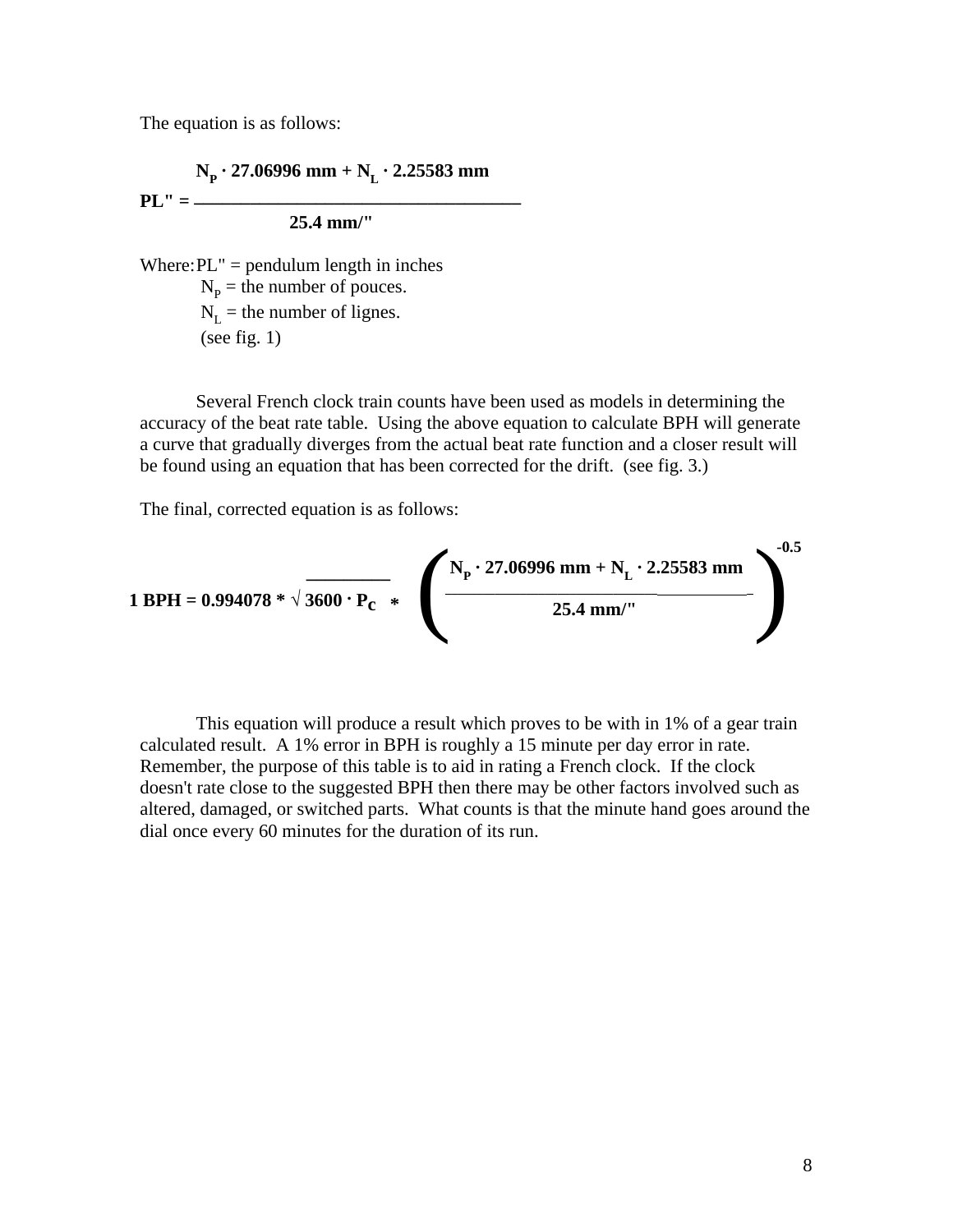### **Table 4--French Clock Beat Rates Based on Plate Numbers**

| Pouces<br>Lignes    | <b>BPH</b> | $PL$ (mm) | PL (°) | $T_{1/2}$ (sec/beat) |
|---------------------|------------|-----------|--------|----------------------|
| 3<br>0              | 12588      | 81.21     | 3.197  | 0.285979             |
| 3<br>1              | 12417      | 83.47     | 3.286  | 0.289924             |
| 3<br>2              | 12253      | 85.72     | 3.375  | 0.293816             |
| 3<br>3              | 12094      | 87.98     | 3.464  | 0.297657             |
| 3<br>4              | 11942      | 90.23     | 3.552  | 0.301449             |
| 3<br>5              | 11796      | 92.49     | 3.641  | 0.305193             |
| 3<br>6              | 11655      | 94.74     | 3.730  | 0.308893             |
| 3<br>7              | 11518      | 97.00     | 3.819  | 0.312548             |
| 3<br>8              | 11387      | 99.26     | 3.908  | 0.316162             |
| 3<br>9              | 11259      | 101.51    | 3.997  | 0.319734             |
| 3<br>10             | 11136      | 103.77    | 4.085  | 0.323268             |
| 3<br>11             | 11017      | 106.02    | 4.174  | 0.326762             |
| 4<br>0              | 10902      | 108.28    | 4.263  | 0.330220             |
| 4<br>1              | 10790      | 110.54    | 4.352  | 0.333642             |
| 4<br>$\overline{c}$ | 10682      | 112.79    | 4.441  | 0.337030             |
| 4<br>3              | 10576      | 115.05    | 4.529  | 0.340383             |
| 4<br>4              | 10474      | 117.30    | 4.618  | 0.343704             |
| 4<br>5              | 10375      | 119.56    | 4.707  | 0.346993             |
| 4<br>6              | 10278      | 121.81    | 4.796  | 0.350252             |
| 4<br>7              | 10184      | 124.07    | 4.885  | 0.353480             |
| 4<br>8              | 10093      | 126.33    | 4.973  | 0.356679             |
| 4<br>9              | 10004      | 128.58    | 5.062  | 0.359849             |
| 4<br>10             | 9918       | 130.84    | 5.151  | 0.362992             |
| 4<br>11             | 9833       | 133.09    | 5.240  | 0.366108             |
| 5<br>0              | 9751       | 135.35    | 5.329  | 0.369198             |
| 5<br>1              | 9671       | 137.61    | 5.418  | 0.372261             |
| 5<br>2              | 9592       | 139.86    | 5.506  | 0.375300             |
| 5<br>3              | 9516       | 142.12    | 5.595  | 0.378315             |
| 5<br>4              | 9441       | 144.37    | 5.684  | 0.381306             |
| 5<br>5              | 9368       | 146.63    | 5.773  | 0.384273             |
| 5<br>6              | 9297       | 148.88    | 5.862  | 0.387218             |
| 5<br>7              | 9227       | 151.14    | 5.950  | 0.390140             |
| 8<br>5              | 9159       | 153.40    | 6.039  | 0.393041             |
| 5<br>9              | 9093       | 155.65    | 6.128  | 0.395920             |
| 5<br>10             | 9028       | 157.91    | 6.217  | 0.398779             |
| 5<br>11             | 8964       | 160.16    | 6.306  | 0.401617             |
| 6<br>0              | 8901       | 162.42    | 6.394  | 0.404436             |
| 6<br>1              | 8840       | 164.68    | 6.483  | 0.407235             |
| 2<br>6              | 8780       | 166.93    | 6.572  | 0.410014             |
| 6<br>3              | 8721       | 169.19    | 6.661  | 0.412775             |
| 4<br>6              | 8664       | 171.44    | 6.750  | 0.415518             |
| 6<br>5              | 8607       | 173.70    | 6.839  | 0.418243             |
| 6<br>6              | 8552       | 175.95    | 6.927  | 0.420950             |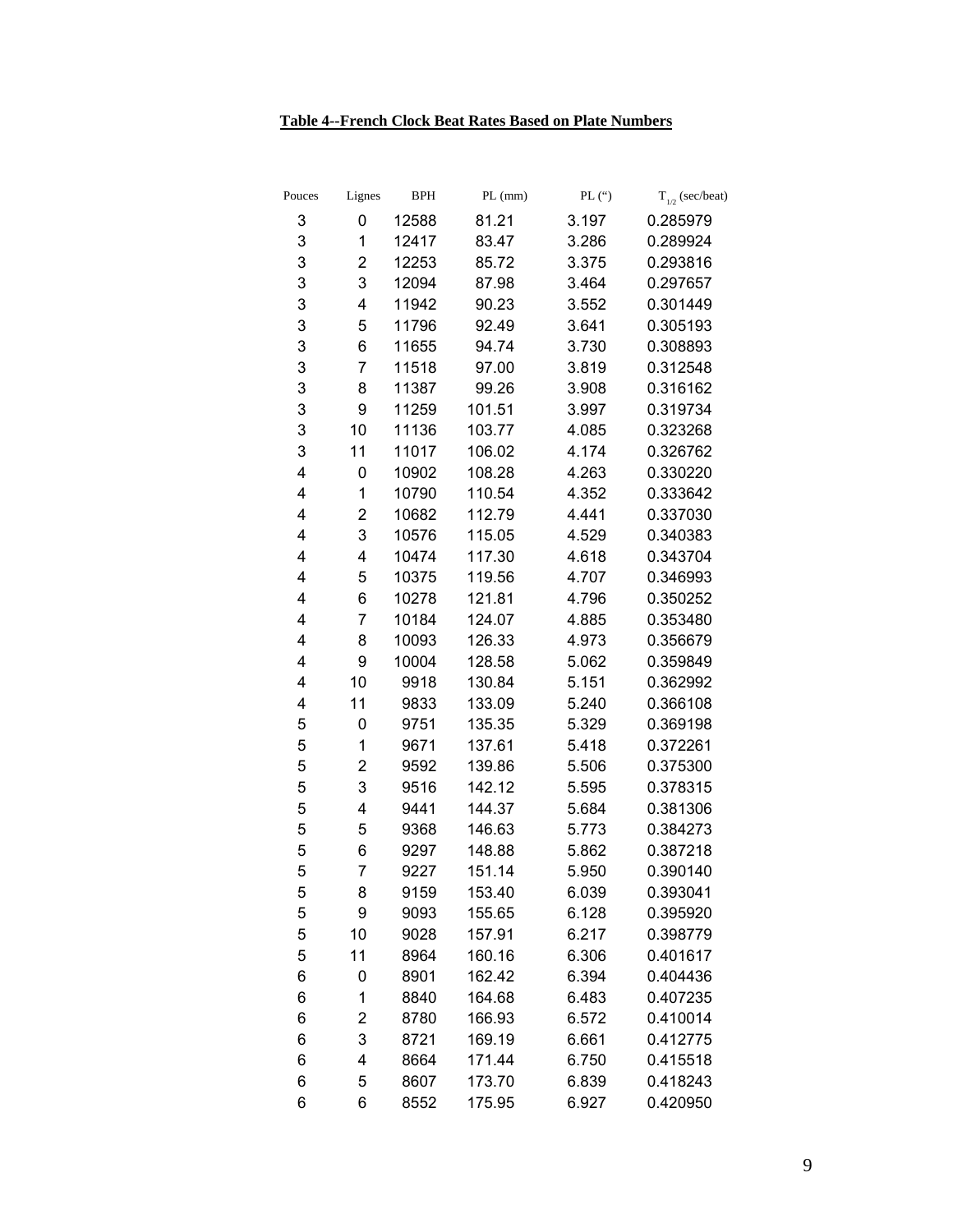| Pouces | Lignes         | <b>BPH</b> | $PL$ (mm) | PL $($ ") | $T_{1/2}$ (sec/beat) |
|--------|----------------|------------|-----------|-----------|----------------------|
| 6      | 7              | 8498       | 178.21    | 7.016     | 0.423640             |
| 6      | 8              | 8445       | 180.47    | 7.105     | 0.426313             |
| 6      | 9              | 8392       | 182.72    | 7.194     | 0.428969             |
| 6      | 10             | 8341       | 184.98    | 7.283     | 0.431609             |
| 6      | 11             | 8290       | 187.23    | 7.371     | 0.434232             |
| 7      | 0              | 8241       | 189.49    | 7.460     | 0.436840             |
| 7      | 1              | 8192       | 191.75    | 7.549     | 0.439433             |
| 7      | $\overline{c}$ | 8145       | 194.00    | 7.638     | 0.442010             |
| 7      | 3              | 8098       | 196.26    | 7.727     | 0.444573             |
| 7      | 4              | 8052       | 198.51    | 7.815     | 0.447120             |
| 7      | 5              | 8006       | 200.77    | 7.904     | 0.449654             |
| 7      | 6              | 7962       | 203.02    | 7.993     | 0.452173             |
| 7      | 7              | 7918       | 205.28    | 8.082     | 0.454678             |
| 7      | 8              | 7875       | 207.54    | 8.171     | 0.457169             |
| 7      | 9              | 7832       | 209.79    | 8.260     | 0.459647             |
| 7      | 10             | 7790       | 212.05    | 8.348     | 0.462112             |
| 7      | 11             | 7749       | 214.30    | 8.437     | 0.464563             |
| 8      | 0              | 7709       | 216.56    | 8.526     | 0.467002             |
| 8      | 1              | 7669       | 218.82    | 8.615     | 0.469428             |
| 8      | $\overline{c}$ | 7630       | 221.07    | 8.704     | 0.471842             |
| 8      | 3              | 7591       | 223.33    | 8.792     | 0.474243             |
| 8      | 4              | 7553       | 225.58    | 8.881     | 0.476632             |
| 8      | 5              | 7516       | 227.84    | 8.970     | 0.479009             |
| 8      | 6              | 7479       | 230.09    | 9.059     | 0.481375             |
| 8      | 7              | 7442       | 232.35    | 9.148     | 0.483729             |
| 8      | 8              | 7406       | 234.61    | 9.236     | 0.486071             |
| 8      | 9              | 7371       | 236.86    | 9.325     | 0.488402             |
| 8      | 10             | 7336       | 239.12    | 9.414     | 0.490723             |
| 8      | 11             | 7302       | 241.37    | 9.503     | 0.493032             |
| 9      | 0              | 7268       | 243.63    | 9.592     | 0.495330             |
| 9      | 1              | 7234       | 245.89    | 9.681     | 0.497618             |
| 9      | 2              | 7202       | 248.14    | 9.769     | 0.499896             |
| 9      | 3              | 7169       | 250.40    | 9.858     | 0.502163             |
| 9      | 4              | 7137       | 252.65    | 9.947     | 0.504420             |
| 9      | 5              | 7105       | 254.91    | 10.036    | 0.506667             |
| 9      | 6              | 7074       | 257.16    | 10.125    | 0.508904             |
| 9      | 7              | 7043       | 259.42    | 10.213    | 0.511131             |
| 9      | 8              | 7013       | 261.68    | 10.302    | 0.513348             |
| 9      | 9              | 6983       | 263.93    | 10.391    | 0.515556             |
| 9      | 10             | 6953       | 266.19    | 10.480    | 0.517755             |
| 9      | 11             | 6924       | 268.44    | 10.569    | 0.519944             |
| 10     | 0              | 6895       | 270.70    | 10.657    | 0.522124             |